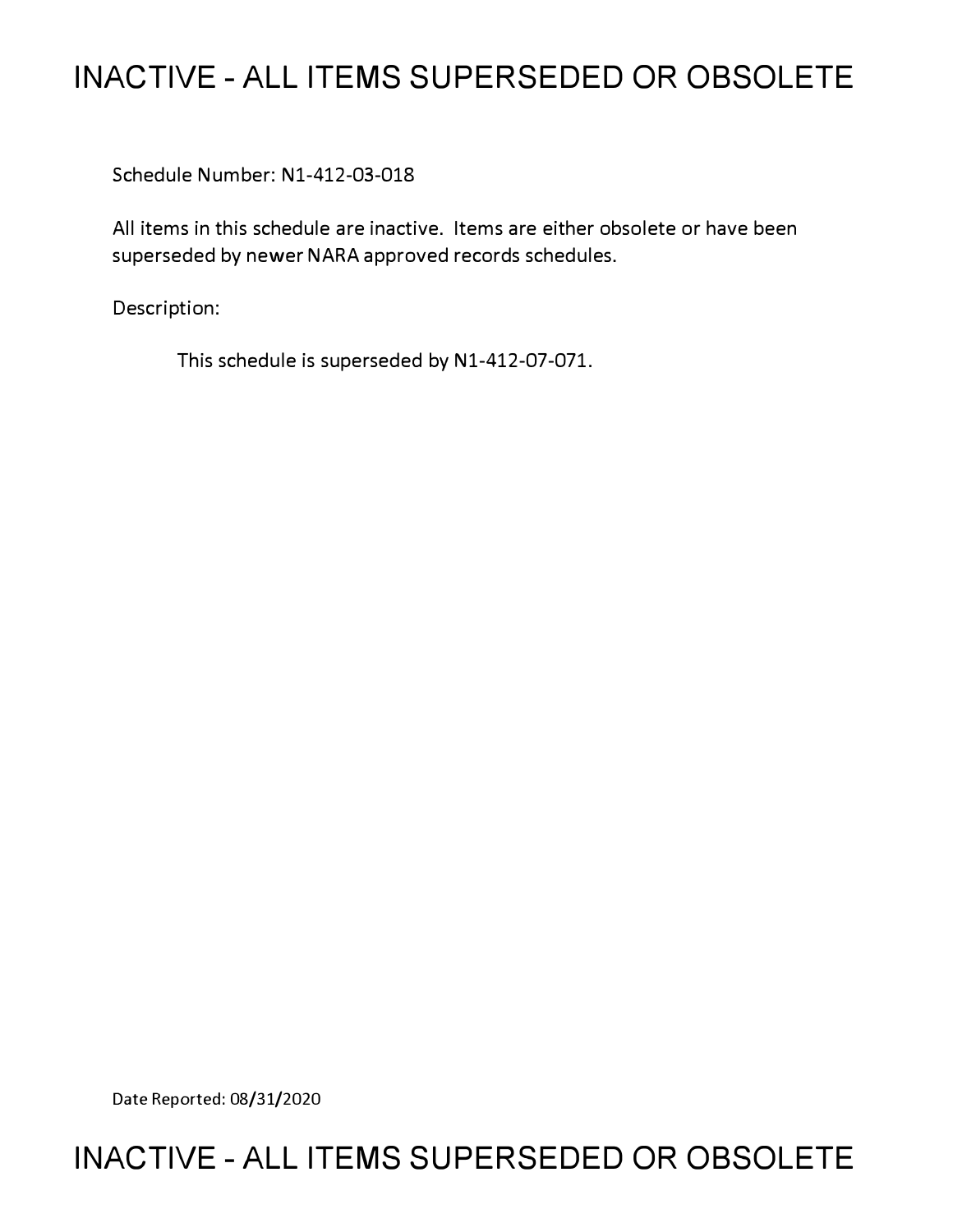|                                                                                                                                                                                                                                                                                                                                                 |                                                 |                      |              |                                                                                                                                     | NWML.                                 |  |
|-------------------------------------------------------------------------------------------------------------------------------------------------------------------------------------------------------------------------------------------------------------------------------------------------------------------------------------------------|-------------------------------------------------|----------------------|--------------|-------------------------------------------------------------------------------------------------------------------------------------|---------------------------------------|--|
| <b>REQUEST FOR RECORDS DISPOSITION AUTHORITY</b>                                                                                                                                                                                                                                                                                                |                                                 |                      |              | <b>EAVE BLANK (NARA use only)</b>                                                                                                   |                                       |  |
| (See Instructions on reverse)                                                                                                                                                                                                                                                                                                                   |                                                 |                      |              | <b>JOB NUMBER</b><br>$71 - 412 - 03 - 18$                                                                                           |                                       |  |
| TO: NATIONAL ARCHIVES and RECORDS ADMINISTRATION (NIR)                                                                                                                                                                                                                                                                                          |                                                 |                      |              | <b>DATE RECEIVED</b>                                                                                                                |                                       |  |
| WASHINGTON, DC 20408                                                                                                                                                                                                                                                                                                                            |                                                 |                      |              | $8 - 26 - 2003$                                                                                                                     |                                       |  |
| 1. FROM (Agency or establishment)                                                                                                                                                                                                                                                                                                               |                                                 |                      |              | NOTIFICATION TO AGENCY                                                                                                              |                                       |  |
| <b>Environmental Protection Agency</b>                                                                                                                                                                                                                                                                                                          |                                                 |                      |              |                                                                                                                                     |                                       |  |
| <b>2. MAJOR SUBDIVISION</b><br>Office of Research and Development                                                                                                                                                                                                                                                                               |                                                 |                      |              | In accordance with the provisions of 44<br>U.S.C. 3303a the disposition request,                                                    |                                       |  |
| 3. MINOR SUBDIVISION                                                                                                                                                                                                                                                                                                                            |                                                 |                      |              | including amendments, is approved except<br>for items that may be marked "disposition<br>not approved" or "withdrawn" in column 10. |                                       |  |
| Research and Development Laboratories                                                                                                                                                                                                                                                                                                           |                                                 |                      |              |                                                                                                                                     |                                       |  |
| 5. TELEPHONE<br>4. NAME OF PERSON WITH WHOM TO CONFER                                                                                                                                                                                                                                                                                           |                                                 |                      |              | <b>DATE</b>                                                                                                                         | <b>ARCHIVIST OF THE UNATED STATES</b> |  |
| Chris O'Donnell                                                                                                                                                                                                                                                                                                                                 |                                                 | 202-566-1669         | $3 - 2 - 04$ |                                                                                                                                     |                                       |  |
|                                                                                                                                                                                                                                                                                                                                                 |                                                 |                      |              |                                                                                                                                     |                                       |  |
| <b>6. AGENCY CERTIFICATION</b>                                                                                                                                                                                                                                                                                                                  |                                                 |                      |              |                                                                                                                                     |                                       |  |
| and that the records proposed for disposal on the attached 4 page(s) are not now needed for the business of this agency or will not be needed after the retention periods specified; and that written concurrence from<br>the General Accounting Office, under the provisions of Title 8 of the GAO Manual for Guidance of Federal<br>Agencies, |                                                 |                      |              |                                                                                                                                     |                                       |  |
| is not required;                                                                                                                                                                                                                                                                                                                                |                                                 | is attached; or      |              | has been requested.                                                                                                                 |                                       |  |
| DATE                                                                                                                                                                                                                                                                                                                                            | SIGNATURE OF AGENCY REPRESENTATIVE              | <b>TITLE</b>         |              |                                                                                                                                     |                                       |  |
|                                                                                                                                                                                                                                                                                                                                                 |                                                 |                      |              | <b>Agency Records Officer</b>                                                                                                       |                                       |  |
| 7 <sub>1</sub>                                                                                                                                                                                                                                                                                                                                  |                                                 |                      |              | 9. GRS OR                                                                                                                           | 10. ACTION                            |  |
| <b>ITEM</b>                                                                                                                                                                                                                                                                                                                                     | 8. DESCRIPTION OF ITEM AND PROPOSED DISPOSITION |                      |              | <b>SUPERSEDED</b>                                                                                                                   | <b>TAKEN (NARA</b>                    |  |
| NO.                                                                                                                                                                                                                                                                                                                                             |                                                 |                      |              | <b>JOB CITATION</b>                                                                                                                 | USE ONLY)                             |  |
| See attached U.S. EPA 502 - Instrument Logbooks                                                                                                                                                                                                                                                                                                 |                                                 |                      |              |                                                                                                                                     |                                       |  |
|                                                                                                                                                                                                                                                                                                                                                 |                                                 |                      |              |                                                                                                                                     |                                       |  |
|                                                                                                                                                                                                                                                                                                                                                 |                                                 |                      |              |                                                                                                                                     |                                       |  |
|                                                                                                                                                                                                                                                                                                                                                 |                                                 |                      |              |                                                                                                                                     |                                       |  |
|                                                                                                                                                                                                                                                                                                                                                 |                                                 |                      |              |                                                                                                                                     |                                       |  |
|                                                                                                                                                                                                                                                                                                                                                 |                                                 |                      |              |                                                                                                                                     |                                       |  |
|                                                                                                                                                                                                                                                                                                                                                 |                                                 |                      |              |                                                                                                                                     |                                       |  |
|                                                                                                                                                                                                                                                                                                                                                 |                                                 |                      |              |                                                                                                                                     |                                       |  |
|                                                                                                                                                                                                                                                                                                                                                 |                                                 |                      |              |                                                                                                                                     |                                       |  |
|                                                                                                                                                                                                                                                                                                                                                 |                                                 |                      |              |                                                                                                                                     |                                       |  |
|                                                                                                                                                                                                                                                                                                                                                 |                                                 |                      |              |                                                                                                                                     |                                       |  |
|                                                                                                                                                                                                                                                                                                                                                 |                                                 |                      |              |                                                                                                                                     |                                       |  |
|                                                                                                                                                                                                                                                                                                                                                 |                                                 |                      |              |                                                                                                                                     |                                       |  |
|                                                                                                                                                                                                                                                                                                                                                 |                                                 |                      |              |                                                                                                                                     |                                       |  |
|                                                                                                                                                                                                                                                                                                                                                 |                                                 |                      |              |                                                                                                                                     |                                       |  |
|                                                                                                                                                                                                                                                                                                                                                 |                                                 |                      |              |                                                                                                                                     |                                       |  |
|                                                                                                                                                                                                                                                                                                                                                 |                                                 | NSN 7540-00-634-4064 |              |                                                                                                                                     | <b>STANDARD</b>                       |  |
| 115-109                                                                                                                                                                                                                                                                                                                                         |                                                 |                      |              |                                                                                                                                     | FORM 115 (REV. 3-91)                  |  |
| PREVIOUS EDITION NOT USABLE                                                                                                                                                                                                                                                                                                                     |                                                 |                      |              |                                                                                                                                     | Prescribed by NARA<br>36 CFR 1228     |  |
|                                                                                                                                                                                                                                                                                                                                                 |                                                 |                      |              |                                                                                                                                     |                                       |  |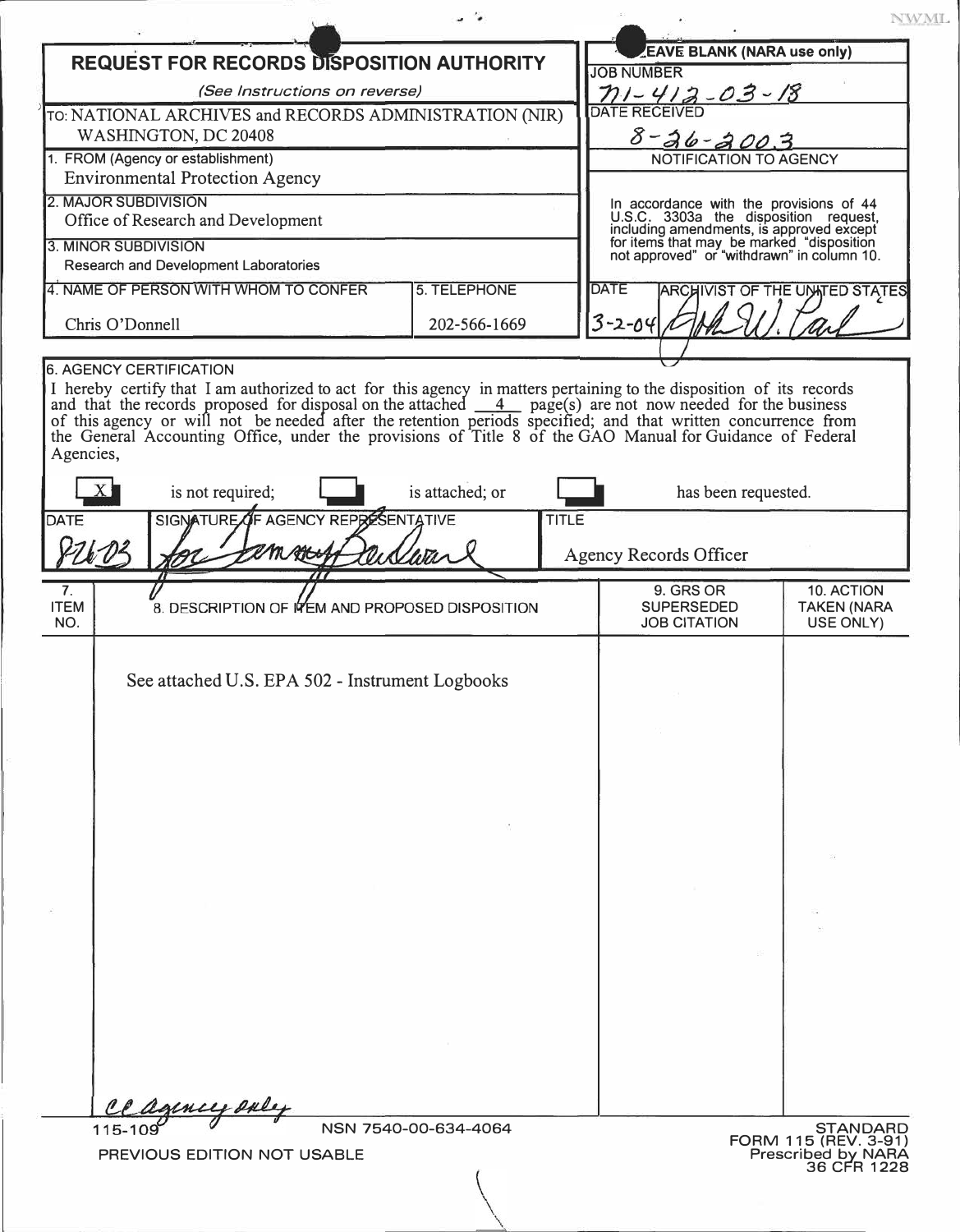# **U.S. EPA RECORDS SCHEDULE 502X**

**DRAFT: 2/12/03** 

#### **SERIES TITLE:**

**Instrument Logbooks** 

## **PROGRAM:**

Research and Development Laboratories

## **EPA SERIES NO:**

502

## **AGENCY FILE CODE:**

Wh.Hh

**RNDL 502** 

## **NARA DISPOSAL AUTHORITY:**

Pending

### **APPLICABILITY:**

Agency-wide

## **DESCRIPTION:**

Consists of notebooks of logs kept by scientists in the course of performing routine, non-programmatic activities such as maintenance of equipment.

Excludes: Laboratory notebooks related to research projects

## **DISPOSITION INFORMATION:**

Disposable.

Break file when notebook or log is complete. Keep inactive materials in office 5 years after fil grak, then destroy.

#### **ARRANGEMENT:**

**TYPE OF RECORDS:** 

Notebooks, Logs

## **SPECIFIC RESTRICTIONS**

**MEDIUM:** 

Paper, elect

## **FUNCTIONS SUPPORTED:** Program operations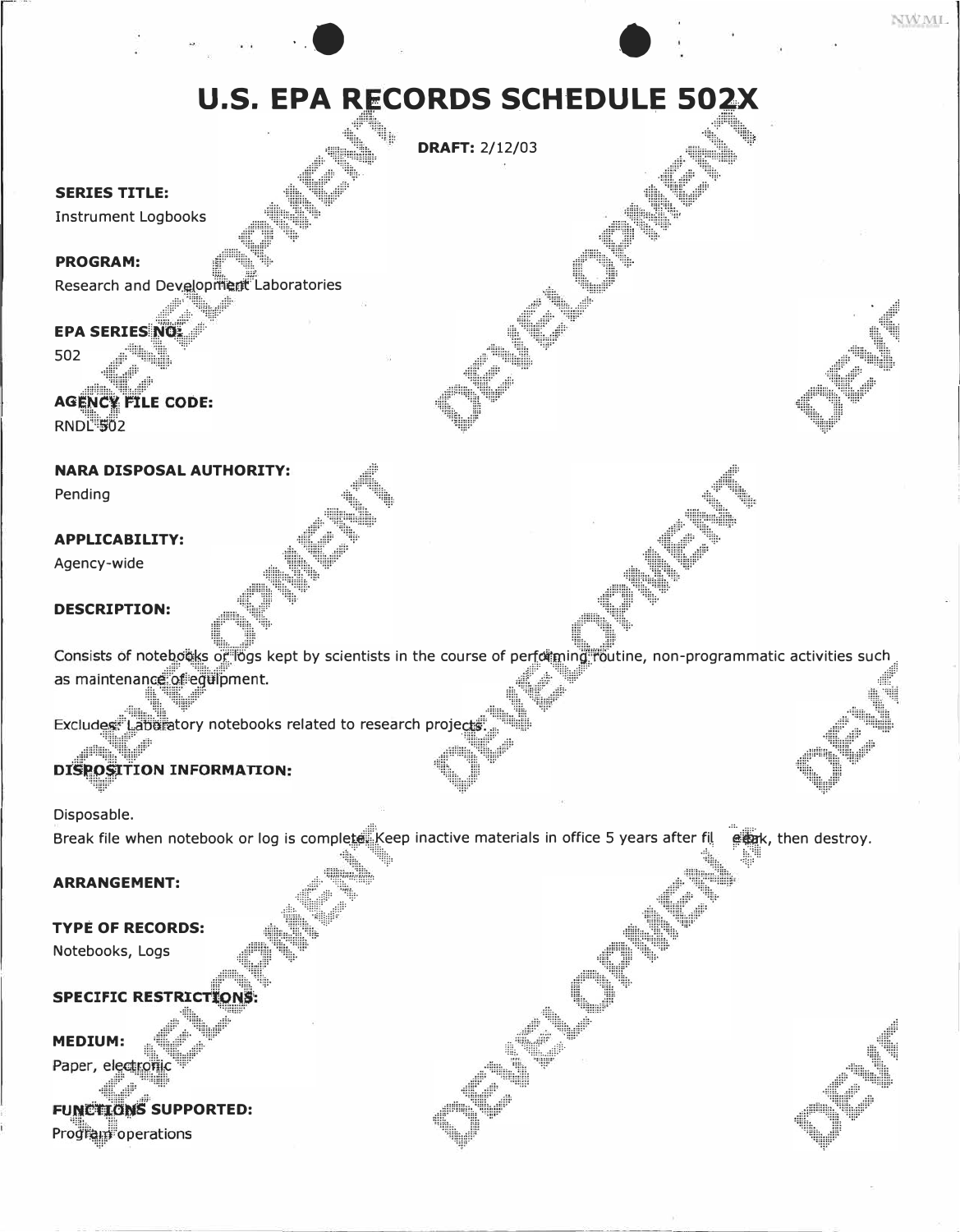## **SPECIFIC LEGAL REQUIREMENTS:**

## **REASONS FOR DISPOSITION:**

Description and title of this series has been changed to exclude laboratory notebooks supporting research projects which are covered in EPA series \$01 and 503.

NWML

## **AGENCY-WIDE GUIDANCE**

Laboratory notebooks Which support in-house research projects are included in EPA 501 - Research Project Files Related to Rulemaking and EPA 503 - Research Project Files Related to Basic, Exploratory Research.

## PROGRAM OFFICE GUIDANCE/ DESCRIPTIVE INFORMATION

**CONTROLLING UNIT:** 

Unit:

Office of Research and Development

**Location:** 

**Inclusive Dates:** 

**Volume on Hand (feet)** 

**Annual Accumulation (feet or inches):** 

**CONTACT POINT** 

**Contact: Mail Code:** 

**Telephone:** 

Office:

#### **RELATED ITEMS:**

**EPA 501 EPA 503** 

PREVIOUSLY APPROVED BY NARA SCHEDULE NOS: NC1-412-78-36 NC1-412-85-23/6

**Approval Date EPA:** 

**Approval Date NARA:**